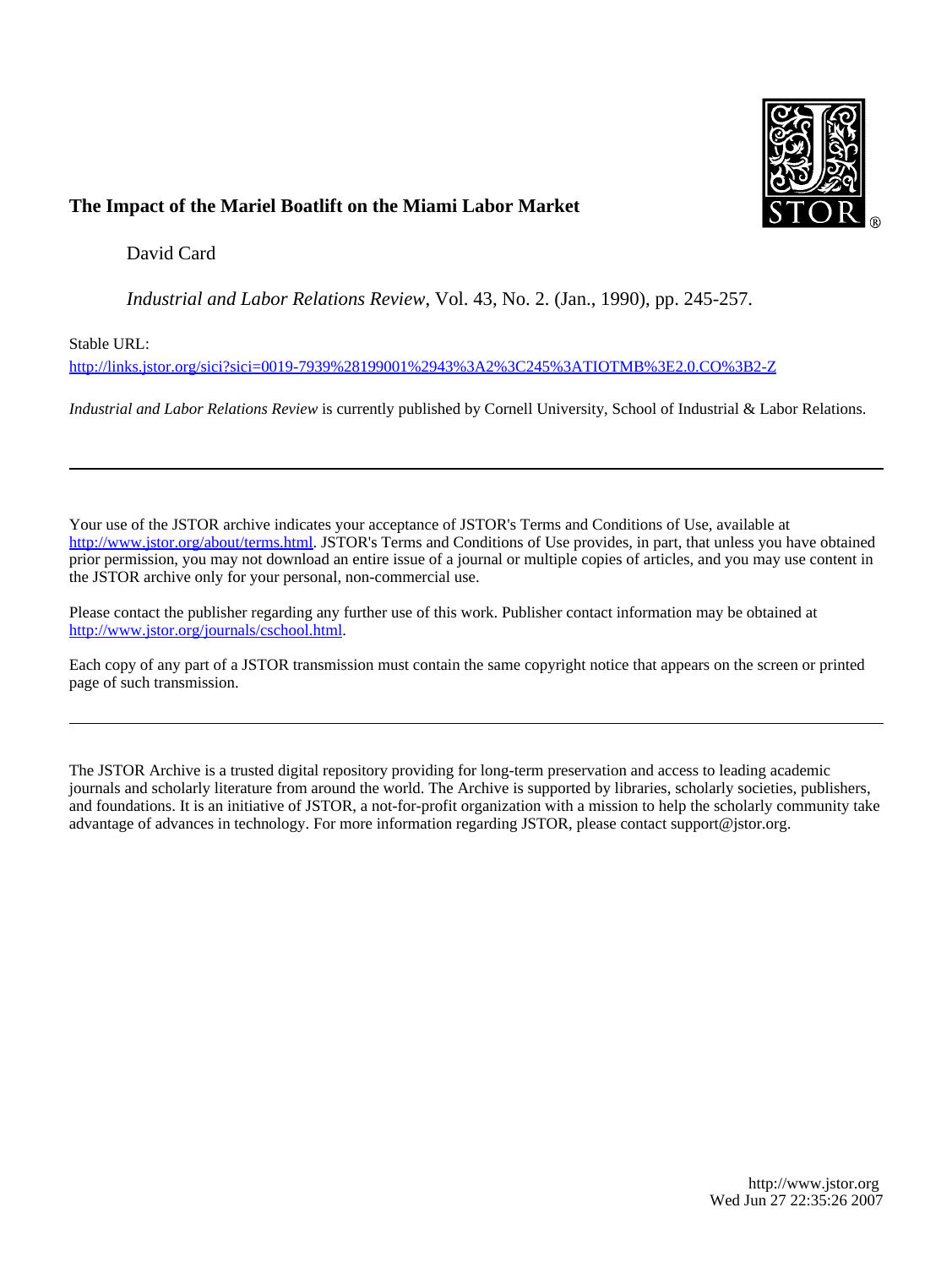# THE IMPACT OF THE MARIEL BOATLIFT ON THE MIAMI LABOR MARKET

### DAVID CARD\*

Using data from the Current Population Survey, this paper describes the effect of the Marie1 Boatlift of 1980 on the Miami labor market. The Marie1 immigrants increased the Miami labor force by *7%,* and the percentage increase in labor supply to less-skilled occupations and industries was even greater because most of the immigrants were relatively unskilled. Nevertheless, the Marie1 influx appears to have had virtually no effect on the wages or unemployment rates of less-skilled workers, even among Cubans who had immigrated earlier. The author suggests that the ability of Miami's labor market to rapidly absorb the Marie1 immigrants was largely owing to its adjustment to other large waves of immigrants in the two decades before the Marie1 Boatlift.

ONE of the chief concerns of immigra-<br>
on the cond, the locational choices of<br>
which immigrants depress the labor mar-<br>
one on expected labor market opportuwhich immigrants depress the labor mar-<br>ket opportunities of less-skilled natives. Inities. Immigrants tend to move to cities ket opportunities of less-skilled natives. nities. Immigrants tend to move to cities<br>Despite the presumption that an influx of where the growth in demand for labor can immigrants will substantially reduce native accommodate their supply. Even if new<br>wages, existing empirical studies suggest immigrants cluster in only a few cities (as wages, existing empirical studies suggest immigrants cluster in only a few cities (as that the effect is small. (See the survey by they do in the United States), inter-city Greenwood and McDowell [1986] and migration of natives will tend to offset the studies by Grossman [1982], Borjas [1987], adverse effects of immigration. and Lalonde and Topel [1987].) There are These considerations illustrate the diffitwo leading explanations for this finding. culty of using the correlation across cities<br>First, immigrants have, on average, only between wages and immigrant densities to First, immigrants have, on average, only between wages and immigrant densities to slightly lower skills than the native popu- measure the effect of immigration on the slightly lower skills than the native popu-<br>lation. Thus, econometric studies based on labor market opportunities of natives. They<br>the distribution of the existing stock of lalso underscore the value of a natural eximmigrants probably understate the effect periment that corresponds more closely to of unskilled immigration on less-skilled an exogenous increase in the supply of im-

tion policy-makers is the extent to immigrants and natives presumably dewhere the growth in demand for labor can they do in the United States), inter-city

> also underscore the value of a natural exan exogenous increase in the supply of immigrants to a particular labor market.

The experiences of the Miami labor<br> *The experiences of the Miami labor*<br> *The experiences of the Mariel*<br> *Coniversity. He thanks George Borjas, Alan Krueger, market in the aftermath of the Mariel*<br> *Boatlift form one s* May to September 1980, some 125,000 Cuban immigrants arrived in Miami on a **Princeton, NJ 08544.** Sequence of events culminating in Castro's

*Industrial and Labor Relations Review, Vol. 43, No. 2 (January 1990).* © by Cornell University. 0019-7939190/4302 \$01 .OO

*Bruce Meyer, and seminar participants at Princeton* **Boatlift form one such experiment. From**<br>University for their comments. May to September 1980, some 125,000

A data appendix with copies of the computer programs used to generate the tables in this paper is *programs used to generate the tables in this paper is* flotilla of privately chartered boats. Their *available from the author at the Industrial Relations*  **Section, Firestone Library, Princeton University, arrival was the consequence of an unlikely sequence of events culminating in Castro's**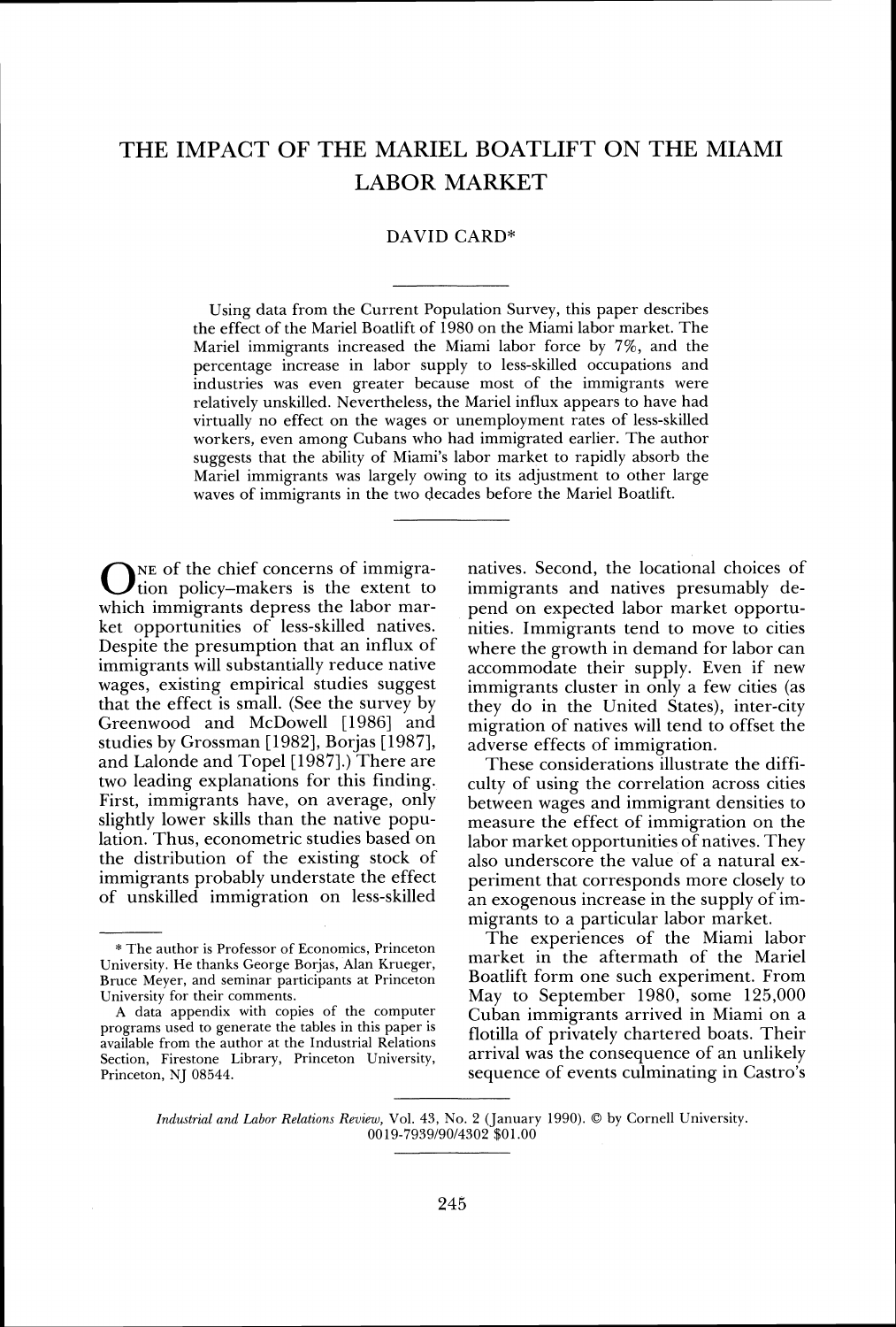declaration on April 20, 1980, that Cubans wishing to emigrate to the United States were free to leave from the port of Mariel.<sup>1</sup> Fifty percent of the Mariel immigrants settled permanently in Miami. The result was a  $7\%$  increase in the labor force of Miami and a 20% increase in the number of Cuban workers in Miami.

This paper summarizes the effects of the Boatlift on the Miami labor market, focusing on wages and unemployment rates of less-skilled workers. The analysis is based on individual micro-data for 1979-85 from the merged outgoing rotation group samples of the Current Population Survey (CPS).

Three features of the Mariel incident and the .Census data greatly facilitate the analysis. First, the CPS sample of the Miami metropolitan area is relatively large: roughly 1,200 individuals per month. Second, a comprehensive picture of the Miami labor market in the months just before the Marie1 Boatlift is available from the 1980 Census, which was conducted on April 1, 1980. Finally, unlike most other ethnic groups, Cubans are separately identified in the CPS questionnaire. Thus, it is possible to estimate wage rates, unemployment rates, and other economic indicators for both Cubans and non-Cubans in the Miami labor market, and to measure the effects of the Mariel immigration on the two groups separately.

#### Overview of the Miami Labor Market Before the Boatlift

For at least a decade prior to the Marie1 Boatlift, Miami was the most immigrantintensive city in the country. Tabulations from the 1980 Census indicate that 35.5% of residents in the Miami Standard Metropolitan Statistical Area (SMSA) were foreign-born,2 compared to 22.3% in Los Angeles, the city with the next-highest immigrant fraction, and  $6.1\%$  nationwide. At the time of the Census, 56% of immigrants in Miami were of Cuban origin. The remaining foreign-born residents, who accounted for 16% of the Miami population, included other Hispanic groups and a broad selection of Caribbean and European nationals.

Miami also has a significant black population. The fraction of black residents was 15.0% in 1970 and had increased to 17.3% by the time of the 1980 Census. The large concentrations of both immigrants and blacks makes Miami ideal for studying the effect of increased immigration on the labor market opportunities of black natives.

Table 1 describes the four major groups in the Miami labor force in 1979: white non-Hispanics; black non-Hispanics; Cubans (foreign-born and native-born); and other Hispanics. For simplicity, I have restricted attention to individuals age  $16-61$ , a group that represents roughly 60% of the Miami population. The fractions of Cubans and blacks in the 16-61 age group are 27.2% and 26.3%, respectively, and the fractions of white non-Hispanics and non-Cuban Hispanics are 34.4% and 11.1%. Overall. 73% of 16- 61-year-olds participated in the labor force, with somewhat higher rates among whites and Cubans and lower rates among blacks and other Hispanics. Education levels in Miami are somewhat below the national average: the mean of completed education for 16-6 1-year-olds in 1979 was 11.8 years in Miami, compared with 12.2 vears nationwide.

The occupation distributions in rows 7-17 of Table 1 give a crude indication of the degree of labor market competition among the four groups. Cubans and other Hispanics have very similar occupation distributions, with a higher representation in craft and operative occupations than either whites or blacks. Blacks are more highly concentrated in laborer and service related occupations, and are significantly under-represented in managerial occupations.

A useful summary measure of the

<sup>&</sup>lt;sup>1</sup> See Masud-Piloto (1988, chaps.  $6-7$ ) for an overview of the political developments that led to the Mariel Boatlift.

See U.S. Department of Commerce (1983). The Miami SMSA consists of Dade County, and includes Miami City as well as a number of smaller towns and cities. Throughout this paper, I use "Miami" to refer to this broader geographic region.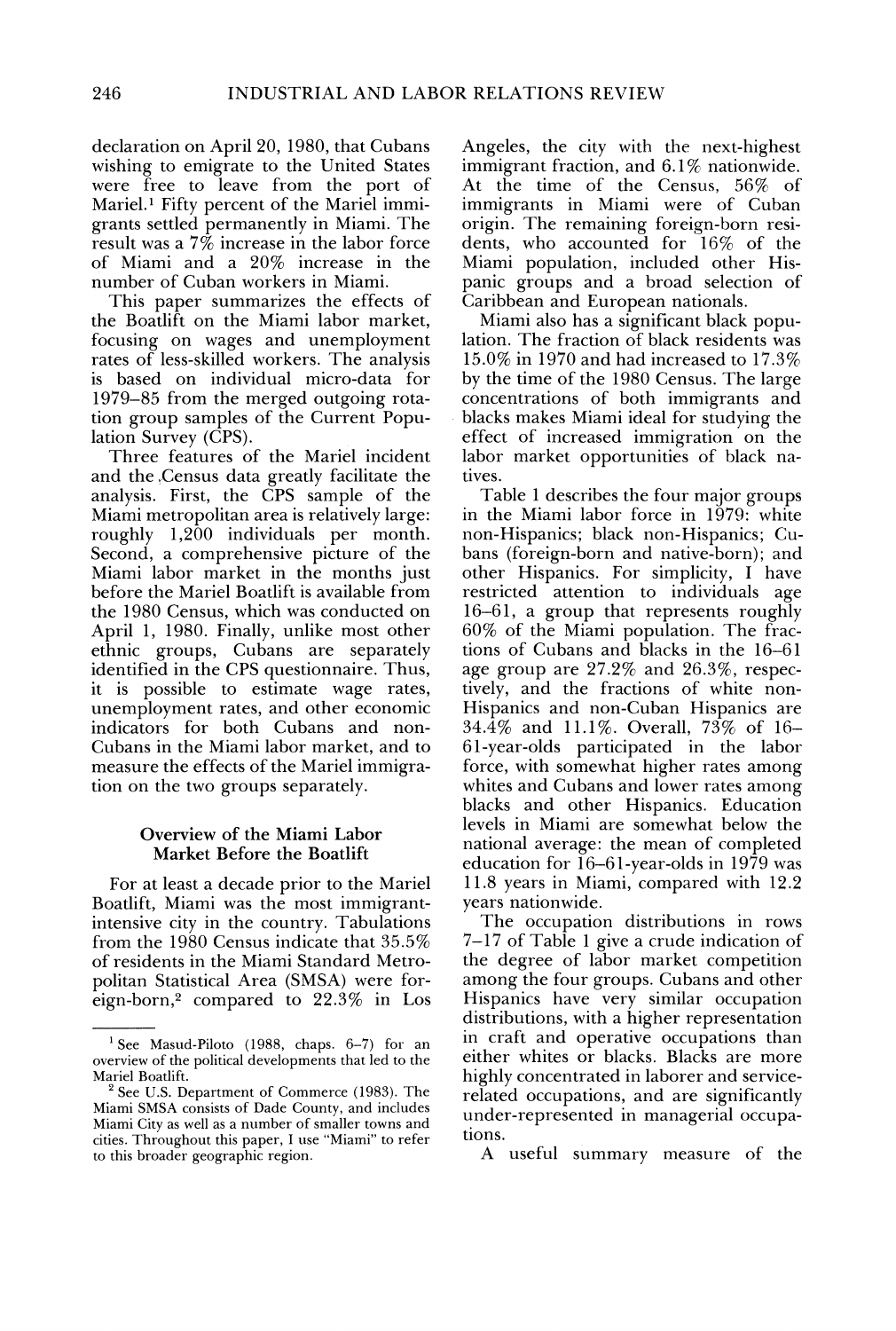| Characteristic                                | Whites | <b>Blacks</b> | Cubans | <b>Hispanics</b> | All   |
|-----------------------------------------------|--------|---------------|--------|------------------|-------|
| Characteristics of Population Age 16-61       |        |               |        |                  |       |
| 1. Estimated Number (1000's)                  | 319.3  | 244.1         | 252.4  | 102.9            | 928.4 |
| 2. Mean Education                             | 12.8   | 11.4          | 11.0   | 11.6             | 11.8  |
| 3. Percent in Labor Force                     | 75.6   | 68.3          | 77.2   | 68.8             | 73.1  |
| Characteristics of Those in Labor Force       |        |               |        |                  |       |
| 4. Estimated Number (1000's)                  | 241.3  | 166.6         | 194.7  | 70.8             | 678.2 |
| 5. Mean Education                             | 13.1   | 11.8          | 11.3   | 11.9             | 12.1  |
| 6. Percent Age 16-24                          | 21.1   | 24.1          | 22.0   | 26.0             | 22.8  |
| Occupation Distribution (Percent of Employed) |        |               |        |                  |       |
| 7. Professional and Technical                 | 19.1   | 10.9          | 9.5    | 10.1             | 13.2  |
| 8. Managers                                   | 15.7   | 2.8           | 8.6    | 8.1              | 9.4   |
| 9. Sales                                      | 6.2    | 4.4           | 7.8    | 7.6              | 6.5   |
| 10. Clerical                                  | 21.9   | 21.0          | 19.1   | 20.9             | 20.9  |
| 11. Craftsmen                                 | 13.3   | 9.4           | 15.1   | 12.7             | 12.8  |
| 12. Operatives                                | 4.4    | 8.4           | 19.4   | 16.7             | 11.1  |
| 13. Transportation Operatives                 | 2.6    | 8.1           | 5.4    | 5.9              | 5.2   |
| 14. Laborers                                  | 5.1    | 10.5          | 4.7    | 4.0              | 6.3   |
| 15. Farm Workers                              | 1.1    | 0.1           | 0.4    | 0.8              | 0.6   |
| 16. Less-Skilled Service Workers              | 5.0    | 13.3          | 6.1    | 10.2             | 8.0   |
| 17. More-Skilled Service Workers              | 5.7    | 10.9          | 4.0    | 3.0              | 6.2   |

Table 1. Characteristics of 16-61-Year-Olds in Miami, 1979.

Notes: White and black groups exclude hispanics. Hispanic group includes all hispanics other than Cubans. Less-skilled service workers include cleaning and food service workers. More-skilled service workers include health service, personal service, and protective service workers.

Source: Based on samples of employed workers in the outgoing rotation groups of the Current Population Survey in 1979.

overlap in the occupation distributions of the different groups is the average percent increase in labor supply in occupations held by one group that would result from a one percentage point increase in the overall fraction of workers in a second group.<sup>3</sup> This index has the simple form  $\Sigma_j s_{1j} s_{2j}$  /  $s_j$ , where  $s_{1j}$  is the fraction of workers of group 1 in occupation j,  $s_{2i}$  is the fraction of workers of group 2 in occupation *j*, and  $s_i$  is the fraction of all workers in occupation  $j$ . Based on the distributions in Table 1, an inflow of immigrants resulting in a one percentage point increase in the fraction of Cubans in Miami would lead to a weighted average increase of .95% in the supply of labor to occupations held by whites. Under the same conditions the increase would be .99% for blacks, 1.02% for non-Cuban Hispanics, and 1.06% for Cubans themselves. These calculations suggest that the overlap between the occupational distributions of the four groups is relatively high.

#### The Mariel Immigration

Due to the unauthorized nature of the Boatlift, no exact count of the number of Mariel immigrants is available, and there is little precise information on the characteristics or final destinations of the immigrants. This section summarizes some of the available information, including data from the March 1985 Mobility Supplement to the Current Population Survey, which allows Mariel immigrants to be distinguished from other Cubans.

Most sources estimate the number of Mariel immigrants at between 120,000 and 125,000. A recent Census Bureau report (U.S. Department of Commerce  $1988:9$  states that  $126,000$  refugees entered the United States as "Cuban Entrants" (the special immigration status awarded to the Mariel refugees) between April 1980 and June 1981. Based on the settlement pattern of earlier Cubans, it is widely assumed that about one-half of these refugees settled permanently in Miami. The Census Bureau "Experimental County Population Estimates" file

<sup>&</sup>lt;sup>3</sup> This index is derived in Altonji and Card  $(1989:15-16).$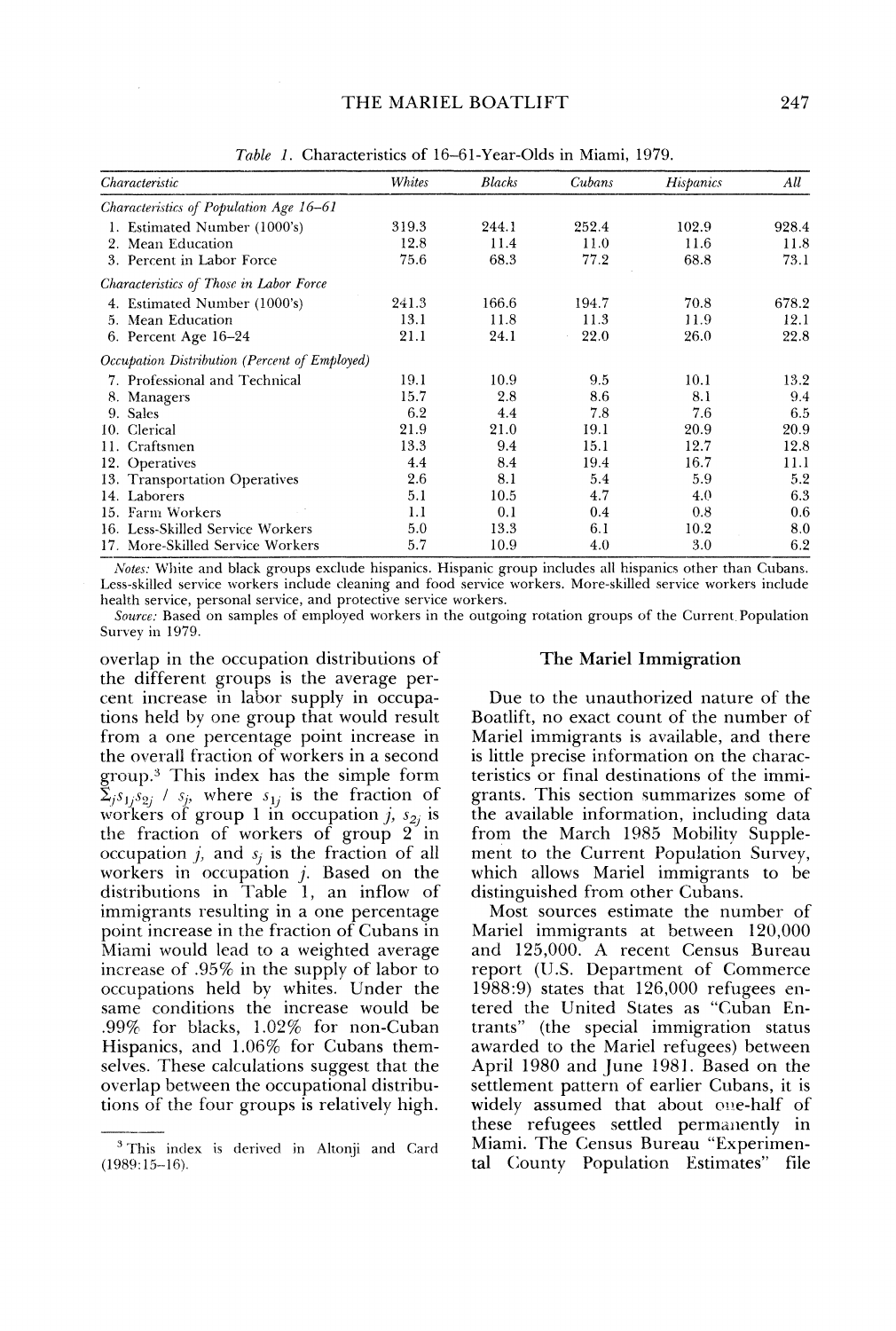shows an increase of 80,500 in the Dade County population between April 1 and July 1 of 1980; 59,800 of these new entrants were age 16-61. My own tabulations from the CPS indicate that the Cuban share of the 16-61 age group increased from 27% in 1979 to 33% in 1981.4A similar increase is registered in CPS-based estimates of the Cuban share of the 16-61-year-old labor force, which changed from 37.2% in 1979 to 44.8% in 1981. Assuming that the Cuban share of the labor force would have remained constant between 1979 and 1981 in the absence of the Boatlift, these figures suggest that the Marie1 immigration added approximately 45,000 to the Miami labor force-an increase of 7%.

From the first days of the Boatlift, the characteristics of the Marie1 immigrants (hereafter referred to as Mariels) have been a subject of controversy. Among those who were permitted to leave Cuba were several hundred inmates of mental hospitals and jails. Many of these individuals were arrested by immigration officials upon their arrival in the United States, and over 1,000 were sent to a special prison facility in Atlanta to await deportation back to Cuba.<sup>5</sup> A similar number were arrested for crimes committed in the United States, and they still await determination of their ultimate immigration status.<sup>6</sup> Contemporary reports indicate that the Mariels included a relatively high fraction of less-skilled workers and a high fraction of individuals with low English ability (Business Week 1980).

Although the regular Current Population Survey questionnaire does not distinguish Mariels from other foreign and native-born Cubans, the March 1985 Mobility Supplement survey asked each respondent where he or she lived in March 1980 (one month before the start of the Boatlift). Table **2** presents a descriptive summary of the Cuban population interviewed in this survey, classified by whether the respondent claimed to be living abroad or in the United States five years earlier. The sample sizes, particularly of post-1980 entrants, are small.<sup>7</sup> Nevertheless, these data confirm the general impression that Mariels, on average, have less education, are somewhat younger, and are more likely to be male than other Cubans. The figures in Table **2** also suggest that the Mariels have lower labor force attachment and lower occupational attainment than other Cubans. Mariels are more heavily concentrated in laborer and service occu pations, and are less likely to hold sales, clerical, and craft jobs.

The unadjusted wage gap between Mariels and other Cubans is 34%. Part of this differential is clearly attributable to the lower education levels and younger ages of the Mariels. A simple linear regression for the logarithm of average hourly earnings fitted to the sample of Cubans with earnings in 1984 suggests that the Mariels earned 18% lower wages than other Cubans, controlling for education, potential experience, and gender (the standard error of this estimate is .08). This gap presumably reflects the combination of lower language ability and a shorter assimilation time in the United States among the Mariels, as well as any differences in ability or motivation be-<br>tween the earlier and later Cuban immigrants.

### The Effect of the Marie1 Immigration on the Miami Labor Market

Observers in Miami at the time of the Boatlift noted the strain caused by the Marie1 immigration. The homicide rate

<sup>&</sup>lt;sup>4</sup> These tabulations are presented in greater detail in an earlier version of this paper (Card 1989, Table

<sup>2).&</sup>lt;br> $5$  See Masud-Piloto (1988:100-103). Under a 1984 agreement a total of 2,700 Marie1 immigrants were to be returned to Cuba.

<sup>&</sup>lt;sup>6</sup> Mariel immigrants were blamed for, and indeed seem to have committed, many crimes in the first few months after the Boatlift. U'ilbanks (1984) reported that 38 of the 574 homicides in Miami in 1980 were committed by Mariel immigrants. Disaffected Mariels were involved in 6 airline highjacking attempts in August 1980. See Masud-Piloto (1988:95-96).

 $7$  The weighted count of all Cubans in the March 1985 CPS who entered the United States after 1980 is 85,800, which is only 69% of the estimated 125,000 Mariel refugees.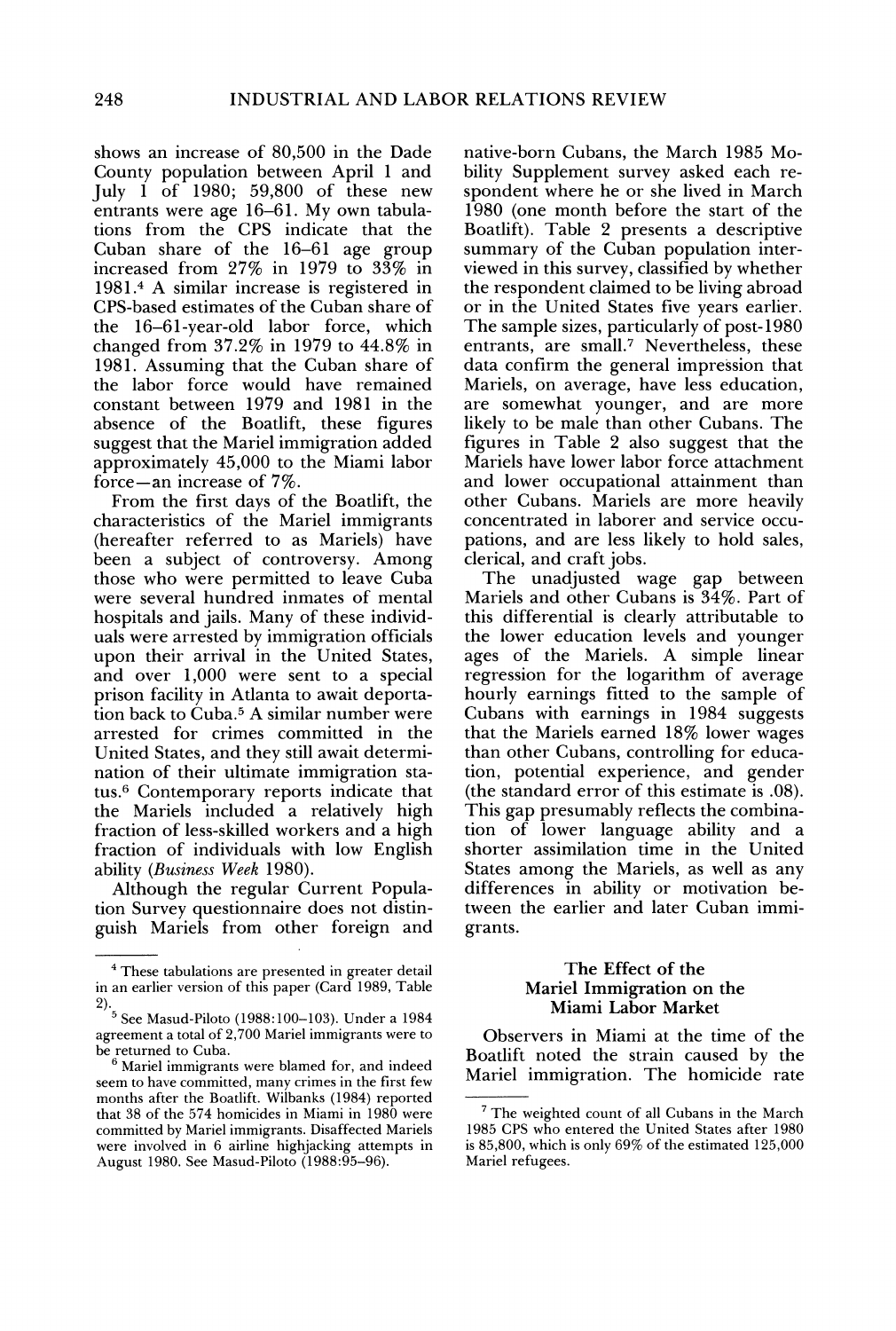| Characteristic                                                                | Mariel All other<br>Immigrants Cubans |             |
|-------------------------------------------------------------------------------|---------------------------------------|-------------|
| <b>Educational Attainment</b><br>(Percent of Population in Each<br>Category): |                                       |             |
|                                                                               |                                       |             |
| No High School                                                                | 56.5                                  | 25.4        |
| Some High School                                                              | 9.1                                   | 13.3        |
| Completed High School                                                         | 9.5                                   | 33.4        |
| Some College                                                                  | 6.8                                   | 12.0        |
| <b>Completed College</b>                                                      | 18.1                                  | 15.8        |
| Percent Male                                                                  | 55.6                                  | 50.7        |
| Percent Under 30 in 1980                                                      | 38.7                                  | 29.6        |
| Mean Age in 1980 (Years)                                                      | 34.9                                  | 38.0        |
| Percent in Miami in 1985                                                      | 53.9                                  | 52.4        |
| Percent Worked in 1984                                                        | 60.6                                  | 73.4        |
| Mean Log Hourly Earnings                                                      | 1.37                                  | 1.71        |
| Occupation Distribution (Percent                                              |                                       |             |
| Employed in Each Category):                                                   |                                       |             |
| Professional/Managers                                                         | 19.3                                  | 21.0        |
| Technical                                                                     | 0.0                                   | 1.5         |
| Sales                                                                         | $4.5$ .                               | 11.2        |
| Clerical                                                                      | 2.5                                   | 13.5        |
| Craftsmen                                                                     | 9.5                                   | 19.9        |
| Operatives                                                                    | 19.1                                  | 13.8        |
| $T$ ronenortation Ope                                                         | 2 Q                                   | $\Lambda$ 2 |

Table 2. Characteristics of Mariel Immigrants and Other Cubans: Tabulations from March 1985 CPS.

Transportatio~~Ops. 3.8 4.3 Laborers Farm Workers 0.0 1.8<br>
Less-Skilled Service 26.0 7.4 Less-Skilled Service 26.0 7.4<br>More-Skilled Service 2.8 2.3 More-Skilled Service Sample Size 50 528<br>Weighted Count 42,300 476,900 Weighted Count

Note: The sample consists of all Cubans in the March 1985 Current Population Survey age 21-66 (i.e., age 16-61 in 1980). Mariel immigrants are identified as those Cubans who stated that they lived outside the United States 5 years previously.

increased nearly 30% between 1979 and 1980 (see Wilbanks 1984:142). On the weekend of May 17, 1980, a three-day riot occurred in several black neighborhoods, killing 13. A government-sponsored committee that was set up to investigate the riot identified other long-standing grievances in the black community as its cause, but cited the labor market competition of Cuban refugees as an important background factor (Governor of Florida 1980:  $14 - 15$ .

Another widely cited indicator of the labor market pressure created by the Marie1 influx is the Miami unemployment rate, which rose from 5.0% in April 1980 to 7.1% in July. Over the same period state and national unemployment rates followed a similar pattern, suggesting that the changes in Miami were not solely a response to the Mariel influx. Nevertheless, widespread joblessness of refugees throughout the summer of 1980 contributed to a perception that labor market opportunities for less-skilled natives were threatened by the Mariel immigrants.<sup>8</sup>

Tables **3** and 4 present simple averages of wage rates and unemployment rates for whites, blacks, Cubans, and other Hispanics in the Miami labor market between 1979 and 1985. For comparative purposes, I have assembled similar data for whites, blacks, and Hispanics in four other cities: Atlanta, Los Angeles, Houston, and Tampa-St. Petersburg. These four cities were selected both because they had relatively large populations of blacks and Hispanics and because they exhibited a pattern of economic growth similar to that in Miami over the late 1970s and early 1980s. A comparison of employment growth rates (based on establishment-level data) suggests that economic conditions were very similar in Miami and the average of the four comparison cities between 1976 and 1984.

The wage data in Table **3** reveal several features of the Miami labor market. Perhaps most obvious is that earnings are lower in Miami than in the comparison cities. The differentials in 1979 ranged from 8% for whites to 15% for blacks. More surprising is that real earnings levels of whites in both Miami and the comparison cities were fairly constant between 1979 and 1983. This pattern contrasts with the general decline in real wages in the U.S. economy over this period (see Round and Johnson 1989:5-6) and underscores the relatively close correspondence between economic conditions in Miami and the comparison cities.

<sup>&</sup>lt;sup>8</sup> For example, a Florida State Employment Service official and a Department of Labor Wage and Hours Division official noted downward pressure on wages and working conditions in the unskilled segment of the Miami labor market (Business Week 1980).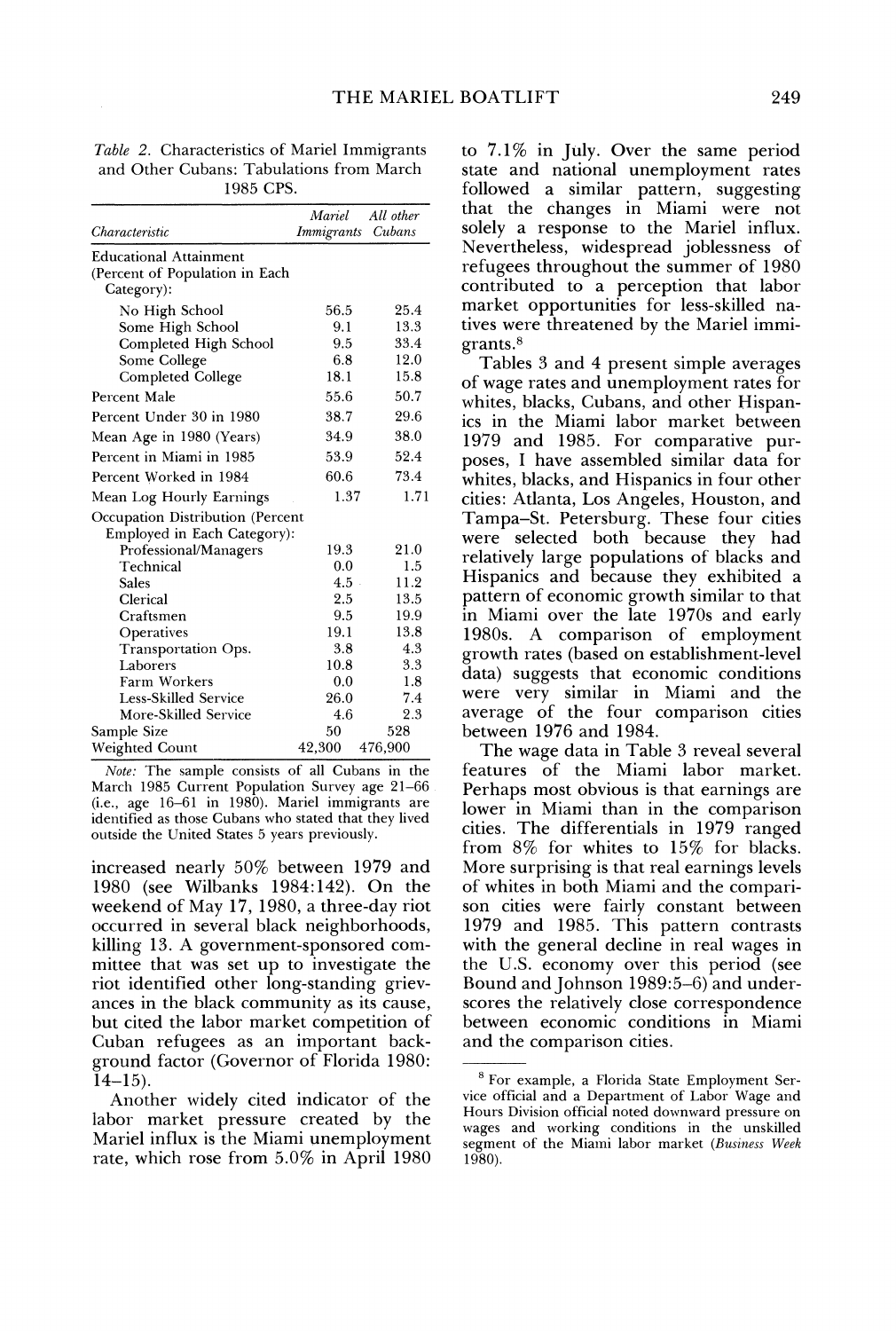|                    |       | л.    |       |       |          |       |       |
|--------------------|-------|-------|-------|-------|----------|-------|-------|
| Group              | 1979  | 1980  | 1981  | 1982  | 1983     | 1984  | 1985  |
| Miami:             |       |       |       |       |          |       |       |
| Whites             | 1.85  | 1.83  | 1.85  | 1.82  | $1.82 -$ | 1.82  | 1.82  |
|                    | (.03) | (.03) | (.03) | (.03) | (.03)    | (.03) | (.05) |
| <b>Blacks</b>      | 1.59  | 1.55  | 1.61  | 1.48  | 1.48     | 1.57  | 1.60  |
|                    | (.03) | (.02) | (.03) | (.03) | (.03)    | (.03) | (.04) |
| Cubans             | 1.58  | 1.54  | 1.51  | 1.49  | 1.49     | 1.53  | 1.49  |
|                    | (.02) | (.02) | (.02) | (.02) | (.02)    | (.03) | (.04) |
| Hispanics          | 1.52  | 1.54  | 1.54  | 1.53  | 1.48     | 1.59  | 1.54  |
|                    | (.04) | (.04) | (.05) | (.05) | (.04)    | (.04) | (.06) |
| Comparison Cities: |       |       |       |       |          |       |       |
| Whites             | 1.93  | 1.90  | 1.91  | 1.91  | 1.90     | 1.91  | 1.92  |
|                    | (.01) | (.01) | (.01) | (.01) | (.01)    | (.01) | (.01) |
| <b>Blacks</b>      | 1.74  | 1.70  | 1.72  | 1.71  | 1.69     | 1.67  | 1.65  |
|                    | (.01) | (.02) | (.02) | (.01) | (.02)    | (.02) | (.03) |
| Hispanics          | 1.65  | 1.63  | 1.61  | 1.61  | 1.58     | 1.60  | 1.58  |
|                    | (.01) | (.01) | (.01) | (.01) | (.01)    | (.01) | (.02) |

Table 3. Logarithms of Real Hourly Earnings of Workers Age 16-61 in Miami and Four Comparison Cities, 1979-85.

*Note:* Entries represent means of log hourly earnings (deflated by the Consumer Price Index-1980=100) for workers age 16-61 in Miami and four comparison cities: Atlanta, Houston, Los Angeles, and Tampa-St. Petersburg. See note to Table 1 for definitions of groups.

Source: Based on samples of employed workers in the outgoing rotation groups of the Current Population Survey in 1979–85. Due to a change in SMSA coding procedures in 1985, the 1985 sample is based on individuals in outgoing rotation groups for January-June of 1985 only.

In contrast to the pattern for whites, the trends in earnings for nonwhites and Hispanics differ somewhat between Miami and the comparison cities. Black wages in Miami were roughly constant from 1979 to 1981, fell in  $1982$  and 1983, and rose to their previous level in 1984. Black earnings in the comparison cities, on the other hand, show a steady downward trend between 1979 and 1985. These data provide no evidence of a negative impact of the Mariel immigration on black wages in Miami. The data do suggest a relative downturn in black wages in Miami during 1982–83. It seems likely, however, that this downturn reflects an unusually severe cyclical effect associated with the 1982–83 recession. (I return to this issue in Table 6, below.)

Wage rates for non-Cuban Hispanics in Miami were fairly stable between 1979 and 1985, with only a slight dip in 1983. In contrast, Hispanic wage rates in the comparison cities fell about 6 percentage points over this period. Again, there is no evidence of a negative effect in Miami, either in the immediate post-Mariel period or over the longer run.

Table 3 does indicate a decline in Cuban wage rates relative to the wage rates of other groups in Miami. Relative to the wages of whites, for example, Cuban wages fell by 6-7 percentage points between 1979 and 1981. Assuming that the wages of earlier Cuban immigrants were constant, this decline is consistent with the addition of 45,000 Mariel workers to the pool of Cubans in the Miami labor force, and with the 34% wage differential between Mariels and other Cubans noted in Table 3. A more thorough analysis of Cuban wages is presented in Table 7, below.

The unemployment rates in Table 4 lead to the same general conclusions as the wage data in Table 3. There is no evidence that the Mariel influx adversely affected the unemployment rate of either whites or blacks. The unemployment rates suggest a severe cyclical downturn in the black labor market in Miami in 1982–83. Black unemployment rates in Miami, which had been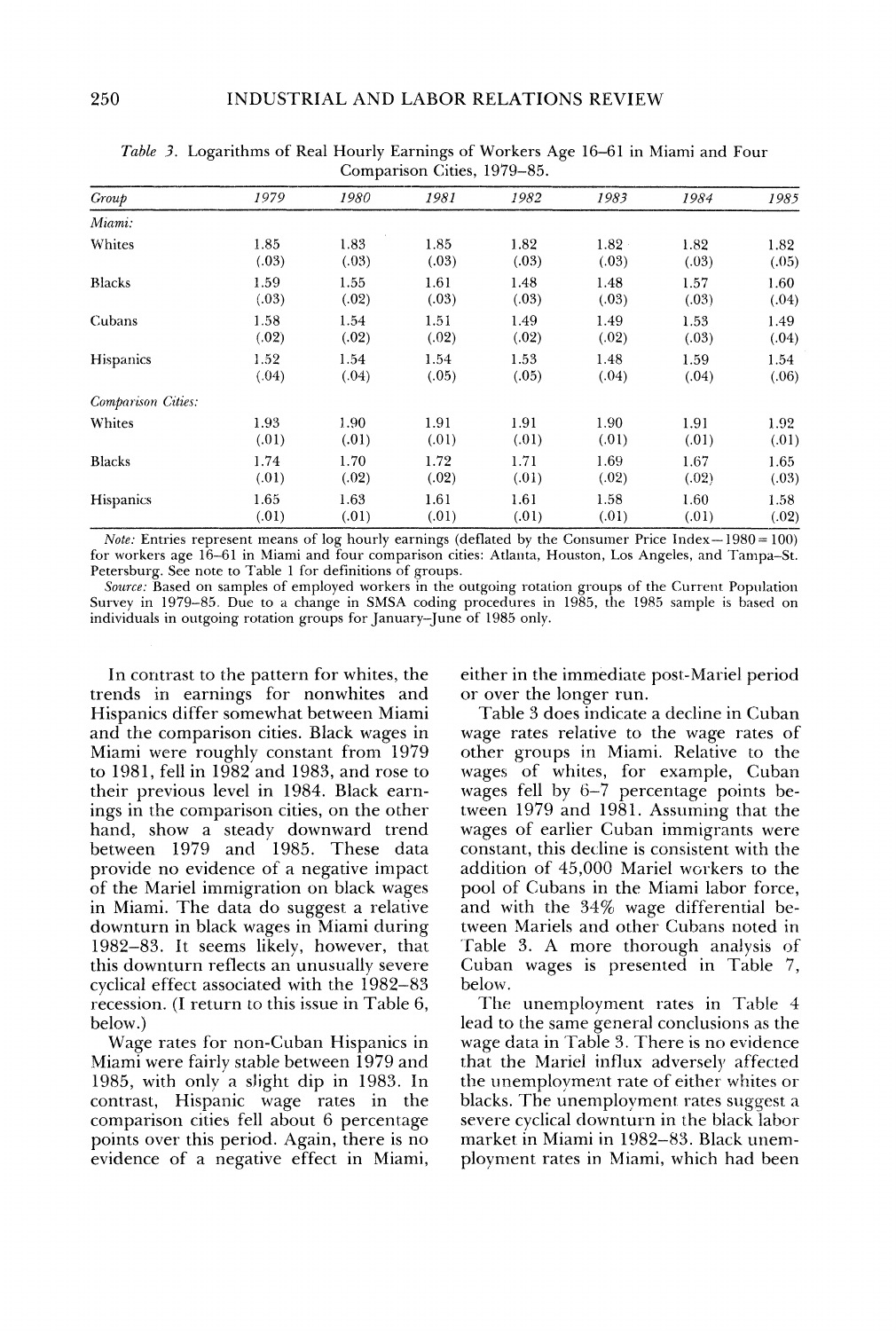|                    | (Standard Errors in Parentheses) |       |       |       |       |       |       |  |
|--------------------|----------------------------------|-------|-------|-------|-------|-------|-------|--|
| Group              | 1979                             | 1980  | 1981  | 1982  | 1983  | 1984  | 1985  |  |
| Miami:             |                                  |       |       |       |       |       |       |  |
| Whites             | 5.1                              | 2.5   | 3.9   | 5.2   | 6.7   | 3.6   | 4.9   |  |
|                    | (1.1)                            | (0.8) | (0.9) | (1.1) | (1.1) | (0.9) | (1.4) |  |
| <b>Blacks</b>      | 8.3                              | 5.6   | 9.6   | 16.0  | 18.4  | 14.2  | 7.8   |  |
|                    | (1.7)                            | (1.3) | (1.8) | (2.3) | (2.5) | (2.3) | (2.3) |  |
| Cubans             | 5.3                              | 7.2   | 10.1  | 10.8  | 13.1  | 7.7   | 5.5   |  |
|                    | (1.2)                            | (1.3) | (1.5) | (1.5) | (1.6) | (1.4) | (1.7) |  |
| Hispanics          | 6.5                              | 7.7   | 11.8  | 9.1   | 7.5   | 12.1  | 3.7   |  |
|                    | (2.3)                            | (2.2) | (3.0) | (2.5) | (2.1) | (2.4) | (1.9) |  |
| Comparison Cities: |                                  |       |       |       |       |       |       |  |
| Whites             | 4.4                              | 4.4   | 4.3   | 6.8   | 6.9   | 5.4   | 4.9   |  |
|                    | (0.3)                            | (0.3) | (0.3) | (0.3) | (0.3) | (0.3) | (0.4) |  |
| <b>Blacks</b>      | 10.3                             | 12.6  | 12.6  | 12.7  | 18.4  | 12.1  | 13.3  |  |
|                    | (0.8)                            | (0.9) | (0.9) | (0.9) | (1.1) | (0.9) | (1.3) |  |
| Hispanics          | 6.3                              | 8.7   | 8.3   | 12.1  | 11.8  | 9.8   | 9.3   |  |
|                    | (0.6)                            | (0.6) | (0.6) | (0.7) | (0.7) | (0.6) | (0.8) |  |

*Table 4.* Unemployment Rates of Individuals Age 16-61 in Miami and Four Comparison Cities, 1979-85.

Note: Entries represent means of unemployment indicator variable for individuals age 16-61 in Miami and four comparison cities: Atlanta, Houston, Los Angeles, and Tampa-St. Petersburg. Samples are based on individuals in the labor force. See notes to Table 3 for definitions of groups and data sources.

2-4 points lower than those in the unemployment rates in Tables **3** and 4, comparison cities from 1979 to 1981, which combine workers of all ages and equalled or exceeded those in the compar- education levels. do not directlv address ison cities from 1982 to 1984. The  $1985$  the question of whether the Mariel immidata indicate a return to the pre-1982 gration reduced the earnings of lesspattern, although the sampling errors are skilled natives in Miami. A more direct large enough to prevent precise infer- answer is provided by the data in Table 5. ences. In order to identify "less-skilled" workers,

Unlike the situation for whites and I fit a linear regression equation for the blacks, there was a sizable increase in logarithm of hourly earnings to workers in Cuban unemployment rates in Miami the comparison cities. The explanatory following the Mariel immigration. Cuban variables in this regression included edufollowing the Mariel immigration. Cuban unemployment rates were roughly **3** per- cation, potential experience, squared pocentage points higher during 1980-81 tential experience, indicator variables for than would have been expected on the each gender and race group, and interacbasis of earlier (and later) patterns. Assum-<br>
ing that the unemployment rates of earlier botential experience and squared poten-Cuban immigrants were unaffected by the tial experience. I then used the estimated Mariel influx, this effect is consistent with coefficients from this equation to form a unemployment rates of around 20% predicted wage for each non-Cuban worker among the Mariels themselves. Although in Miami, and sorted the sample from far from conclusive, this simple calculation each year into quartiles on the basis of far from conclusive, this simple calculation each year into quartiles on the basis of suggests that the increase in Cuban unem- predicted wage rates. ployment rates could easily be explained This procedure provides a simple way as a result of the addition of the Marie1 to identify more- and less-skilled workers refugees to the Cuban population, with in the Miami labor market. Means of

logarithm of hourly earnings to workers in potential experience and squared poten-Mariel influx, this effect is consistent with coefficients from this equation to form a

little or no effect on earlier immigrants. actual log wages for each quartile and year The simple averages of wages and are presented in the first four columns of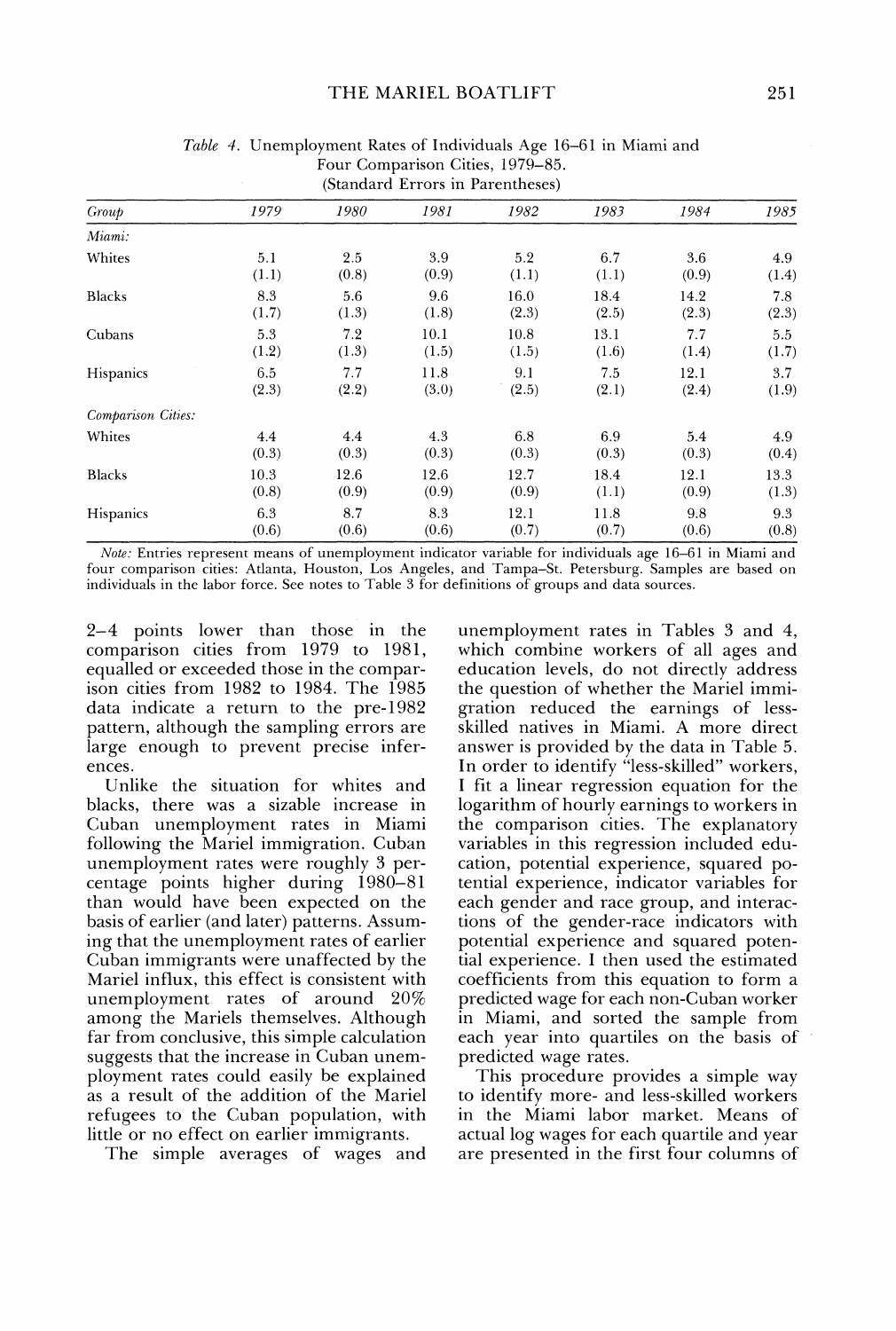|      |            | Mean of Log Wage by Quartile of Predicted Wage |            |            |                                     |  |  |  |  |
|------|------------|------------------------------------------------|------------|------------|-------------------------------------|--|--|--|--|
| Year | 1st Quart. | 2nd Quart.                                     | 3rd Quart. | 4th Quart. | Difference of<br>Means: $4th - 1st$ |  |  |  |  |
| 1979 | 1.31       | 1.61                                           | 1.71       | 2.15       | .84                                 |  |  |  |  |
|      | (.03)      | (.03)                                          | (.03)      | (.04)      | (.05)                               |  |  |  |  |
| 1980 | 1.31       | 1.52                                           | 1.74       | 2.09       | .77                                 |  |  |  |  |
|      | (.03)      | (.03)                                          | (.03)      | (.04)      | (.05)                               |  |  |  |  |
| 1981 | 1.40       | 1.57                                           | 1.79       | 2.06       | .66                                 |  |  |  |  |
|      | (.03)      | (.03)                                          | (.03)      | (.04)      | (.05)                               |  |  |  |  |
| 1982 | 1.24       | 1.57                                           | 1.77       | 2.04       | .80                                 |  |  |  |  |
|      | (.03)      | (.03)                                          | (.03)      | (.04)      | (.05)                               |  |  |  |  |
| 1983 | 1.27       | 1.53                                           | 1.76       | 2.11       | .84                                 |  |  |  |  |
|      | (.03)      | (.04)                                          | (.03)      | (.05)      | (.06)                               |  |  |  |  |
| 1984 | 1.33       | 1.59                                           | 1.80       | 2.12       | .79                                 |  |  |  |  |
|      | (.03)      | (.04)                                          | (.04)      | (.04)      | (.05)                               |  |  |  |  |
| 1985 | 1.27       | 1.57                                           | 1.81       | 2.14       | .87                                 |  |  |  |  |
|      | (.04)      | (.04)                                          | (.04)      | (.05)      | (.06)                               |  |  |  |  |

Table 5. Means of Log Wages of Non-Cubans in Miami by Quartile of Predicted Wages, 1979-85. (Standard Errors in Parentheses)

Note: Predicted wage is based on a linear prediction equation for the log wage fitted to individuals in four comparison cities; see text. The sample consists of non-Cubans (male and female, white, black, and Hispanic) between the ages of 16 and 61 with valid wage data in the earnings supplement of the Current Population Survey. Wages are deflated by the Consumer Price Index (1980 =  $100$ ).

Table 5. The difference in mean wages between the first and fourth quartiles, which provides an index of the spread in the wage distribution, is presented in the fifth column of the table.

If the Mariel immigration reduced the wages of less-skilled natives, one would expect to observe a decline in the wage of workers in the lowest skill quartile, at least relative to workers in the upper quartile. The actual averages show no evidence of this effect. Apart from the temporary increase in relative wages of workers in the lowest quartile between 1979 and 1981, the distribution of non-Cubans' wages in the Miami labor market was remarkably stable between 1979 and 1985. Taken together with the data in Table 3, these data provide little evidence of a negative effect of the Mariel influx on the earnings of natives.

A final check is provided in Table 6, which contains more detailed information on wages, employment rates, and unemployment rates for blacks in Miami between 1979 and 1985. I separately analyzed the set of all blacks and the set of blacks with less than 12 years of education in order to isolate any stronger effect on

the less-skilled segment of the black population. For both groups I calculated the differential in wages between Miami and the comparison cities (both the unadjusted difference in mean log ways and a regression-adjusted differential that controls for education, gender, marital status, part-time status, private/public employment, and potential experience) and the differentials in the employment-population rate and the unemployment rate between Miami and the comparison cities.

As indicated in Table 3, the wage differential for blacks in Miami relative to those in the comparison cities decreased slightly between 1979 and 1981. The differential increased substantially in 1982, but then began a steady downward trend after 1983. By 1985, the wage gap was less than 5% for all black workers, and was actually positive for less-educated blacks. The magnitudes of the regressionadjusted wage differentials are not significantly different from the unadjusted wage differentials, and show no evidence of any effect of the Mariel immigration on black wages.

A similar conclusion emerges from the pattern of differentials in employment-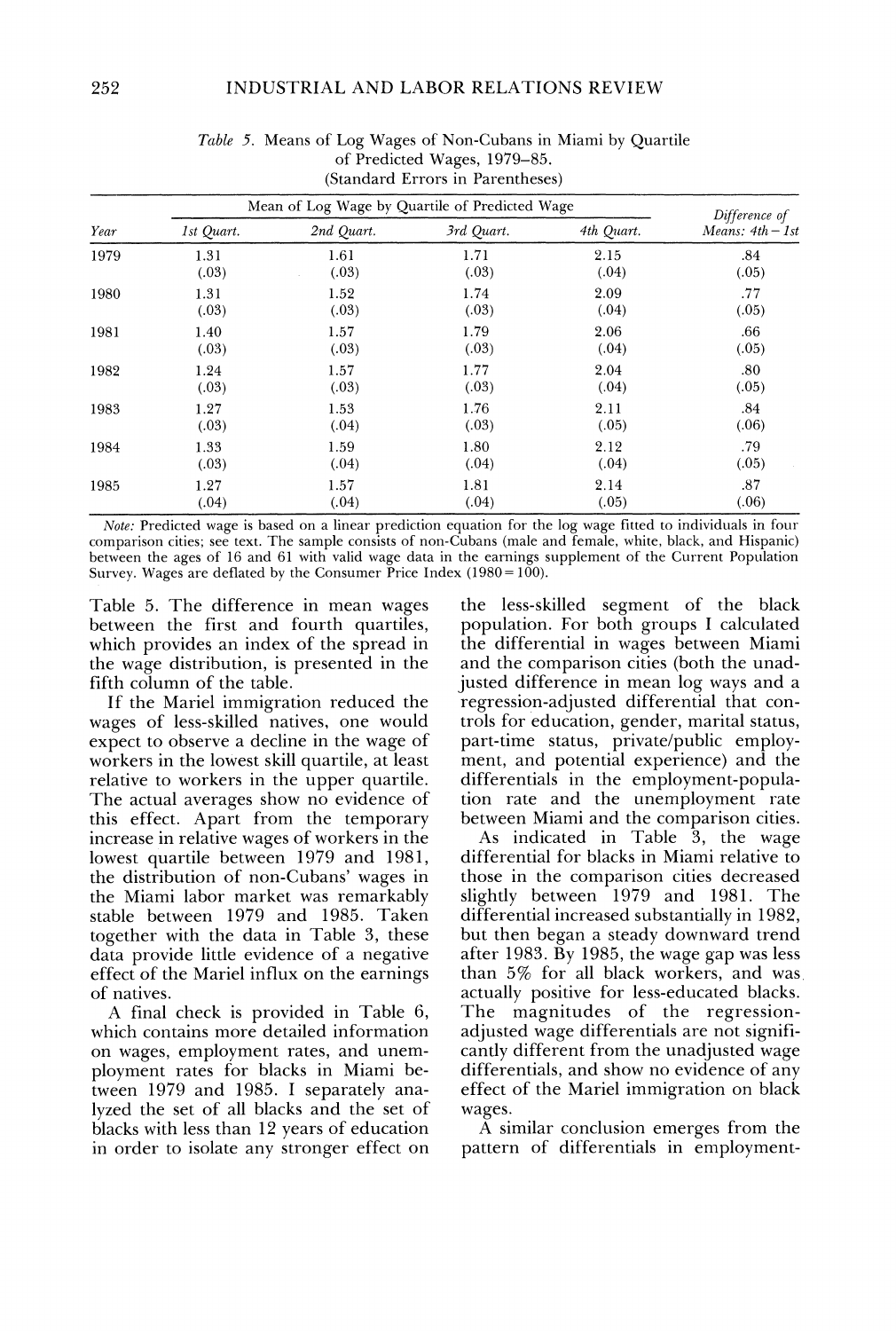#### THE MARIEL BOATLIFT

|      |                                                   |          |                                                     | (Standard Errors in Parentheses) |                             |          |                                                    |             |  |
|------|---------------------------------------------------|----------|-----------------------------------------------------|----------------------------------|-----------------------------|----------|----------------------------------------------------|-------------|--|
|      |                                                   |          | All Backs                                           |                                  | Low-Education Blacks        |          |                                                    |             |  |
|      | Difference in<br>Log Wages,<br>Miami - Comparison |          | Difference in<br>Emb.IUnemp.,<br>Miami - Comparison |                                  | Difference in<br>Log Wages, |          | Difference in<br>Emb.IUnemp.<br>Miami - Comparison |             |  |
|      |                                                   |          | $Emp. -$                                            |                                  | Miami - Comparison          |          | $Emp. -$                                           |             |  |
| Year | Actual                                            | Adjusted | Pop. Rate                                           | Unemp. Rate                      | Actual                      | Adjusted | Pop. Rate                                          | Unemp. Rate |  |
| 1979 | $-.15$                                            | $-.12$   | .00                                                 | $-2.0$                           | $-.13$                      | $-.15$   | .03                                                | $-.8$       |  |
|      | (.03)                                             | (.03)    | (.03)                                               | (1.9)                            | (.05)                       | (.05)    | (.04)                                              | (3.8)       |  |
| 1980 | $-.16$                                            | $-.12$   | .05                                                 | $-7.1$                           | $-.07$                      | $-.07$   | .03                                                | $-8.2$      |  |
|      | (.03)                                             | (.03)    | (.03)                                               | (1.6)                            | (.05)                       | (.05)    | (.04)                                              | (3.5)       |  |
| 1981 | $-.11$                                            | $-.10$   | .02                                                 | $-3.0$                           | $-.05$                      | $-.11$   | .04                                                | $-7.7$      |  |
|      | (.03)                                             | (.03)    | (.03)                                               | (2.0)                            | (.05)                       | (.05)    | (.04)                                              | (4.2)       |  |
| 1982 | $-.24$                                            | $-.20$   | $-.06$                                              | 3.3                              | $-.17$                      | $-.20$   | $-.04$                                             | .6          |  |
|      | (0.03)                                            | (.03)    | (.03)                                               | (2.4)                            | (.05)                       | (.05)    | (.04)                                              | (4.7)       |  |
| 1983 | $-.21$                                            | $-.15$   | $-.02$                                              | $\cdot$                          | $-.13$                      | $-.11$   | .04                                                | $-3.3$      |  |
|      | (.03)                                             | (.03)    | (.03)                                               | (2.7)                            | (.06)                       | (.05)    | (.04)                                              | (4.7)       |  |
| 1984 | $-.10$                                            | $-.05$   | $-.04$                                              | 2.1                              | $-.04$                      | $-.03$   | .05                                                | $\cdot$ 1   |  |
|      | (.03)                                             | (.03)    | (.03)                                               | (2.4)                            | (.06)                       | (.05)    | (.04)                                              | (4.7)       |  |
| 1985 | $-.05$                                            | $-.01$   | $-.06$                                              | $-5.5$                           | .18                         | .09      | .00.                                               | $-4.7$      |  |
|      | (.04)                                             | (.04)    | (.04)                                               | (2.6)                            | (.07)                       | (.07)    | (.06)                                              | (5.6)       |  |

## Table 6. Comparison of Wages, Unemployment Rates, and Employment Rates for Blacks in Miami and Comparison Cities.

Notes: Low-education blacks are those with less than 12 years of completed education. Adjusted differences in log wages between blacks in Miami and comparison cities are obtained from a linear regression model that includes education, potential experience, and other control variables; see text. Wages are deflated by the Consumer Price Index (1980 = 100). "Emp.-Pop. Rate" refers to the employment:population ratio. "Unemp. Rate" refers to the unemployment rate among those in the labor force.

population ratios and unemployment rates.<sup>9</sup> Among all blacks, there is some evidence of a relative decline in the employmentto-population ratio in Miami between 1979 and 1985.<sup>10</sup> This effect seems to have started in 1982, and is less pronounced among low-education blacks than among those with more education. As noted in Table 4, the series of unemployment rate differentials indicates a sharp downturn in labor market opportunities for blacks in 1982. Given the lag between the arrival of the Mariels and the emergence of this unemployment gap, however, the gap seems more likely to have resulted from the 1982 recession than from the influx of lessskilled immigrants.

The effects of the Mariel immigration on Cuban labor market outcomes are examined in detail in Table 7. The first column of the table reproduces the means of log wages in each year from the third row of Table 3. The second column gives predicted log wages of Cubans in Miami, using estimated coefficients from a regression equation fit to Hispanics in the four comparison cities. The gap between actual and predicted wages is presented in the third column of the table. These series show that the 9 percentage point decline in Cuban real wage rates in Miami between 1979 and 1985 was a result of two

<sup>&</sup>lt;sup>9</sup> I also computed regression-adjusted employmentpopulation and unemployment gaps using simple linear probability models. The explanatory power of the statistical models is so low, however, that the adjusted differentials are almost identical to the unadjusted differentials.

 $10$  Although they are not reported in Table 6, I have also constructed differentials in the labor force participation rate between Miami and the comparison cities. For blacks as a whole these show a decline in relative participation rates in Miami starting in 1982, although the decline is only temporary for the low-education group. The differential in labor force participation rates is approximately equal to the differential in the employment-population rate plus the differential in the unemployment rate multiplied by the average labor force participation rate (.7 for the overall group, .55 for the low-education group).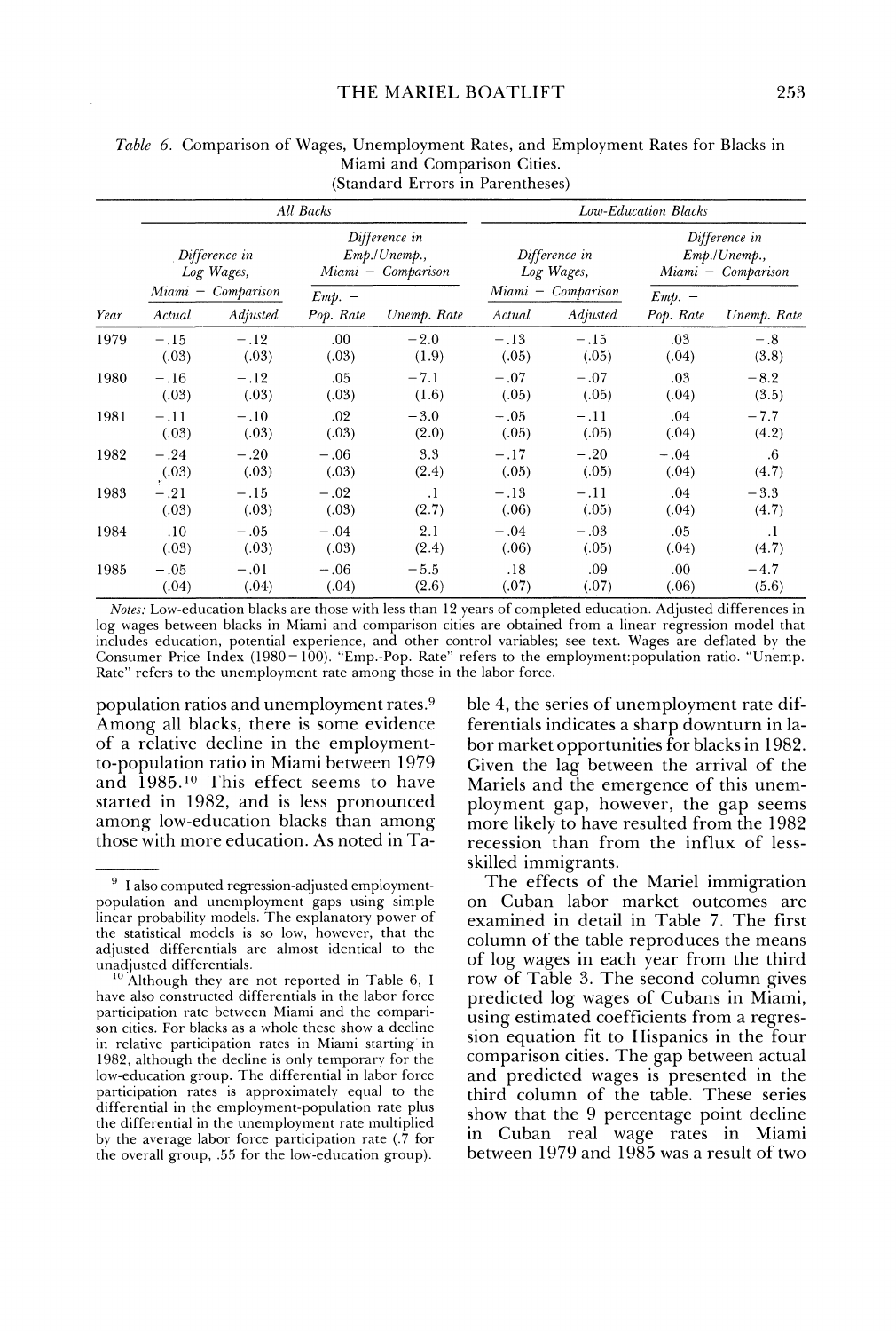| Year | Mean of Log Wages<br>Log in Miami |        |                 |                                         | Mean of Log |       |       |                            | Difference in<br>Cuban Wages, |                 |
|------|-----------------------------------|--------|-----------------|-----------------------------------------|-------------|-------|-------|----------------------------|-------------------------------|-----------------|
|      |                                   | Pre-   | Actual-<br>Pre- | Wages by Quartile<br>of Predicted Wages |             |       |       | Mean Log Wage              | $Miami - Rest-of-U.S.$        |                 |
|      | Actual                            | dicted | dicted          | 1st                                     | 2nd         | 3rd   | 4th   | of Cubans<br>Outside Miami | Actual                        | $Ad-$<br>justed |
| 1979 | 1.58                              | 1.73   | $-.15$          | 1.31                                    | 1.44        | 1.64  | 1.90  | 1.71                       | $-.13$                        | $-.10$          |
|      | (.02)                             | (.02)  | (.03)           | (.02)                                   | (.03)       | (.04) | (.05) | (.04)                      | (.04)                         | (.04)           |
| 1980 | 1.54                              | 1.68   | $-.14$          | 1.25                                    | 1.49        | 1.59  | 1.81  | 1.66                       | $-.12$                        | $-.06$          |
|      | (.02)                             | (.02)  | (.03)           | (.02)                                   | (.05)       | (.04) | (.05) | (.03)                      | (.04)                         | (.03)           |
| 1981 | 1.51                              | 1.68   | $-.17$          | 1.23                                    | 1.43        | 1.55  | 1.80  | 1.63                       | $-.13$                        | $-.09$          |
|      | (.02)                             | (.02)  | (.03)           | (.03)                                   | (.03)       | (.04) | (.05) | (.03)                      | (.04)                         | (.03)           |
| 1982 | 1.49                              | 1.68   | $-.19$          | 1.27                                    | 1.43        | 1.50  | 1.77  | 1.71                       | $-.22$                        | $-.12$          |
|      | (.02)                             | (.02)  | (.03)           | (.03)                                   | (.04)       | (.04) | (.06) | (.03)                      | (.04)                         | (.03)           |
| 1983 | 1.48                              | 1.65   | $-.17$          | 1.16                                    | 1.41        | 1.56  | 1.80  | 1.62                       | $-.14$                        | $-.08$          |
|      | (.03)                             | (.02)  | (.03)           | (.02)                                   | (.04)       | (.04) | (.06) | (.03)                      | (.04)                         | (.03)           |
| 1984 | 1.53                              | 1.69   | $-.17$          | 1.20                                    | 1.40        | 1.65  | 1.88  | 1.63                       | $-.10$                        | $-.08$          |
|      | (.03)                             | (.02)  | (.03)           | (.03)                                   | (.04)       | (.05) | (.06) | (.03)                      | (.04)                         | (.03)           |
| 1985 | 1.49                              | 1.67   | $-.18$          | 1.19                                    | 1.43        | 1.53  | 1.80  | 1.77                       | $-.27$                        | $-.19$          |
|      | (.04)                             | (.03)  | (.05)           | (.06)                                   | (.06)       | (.08) | (.09) | (.06)                      | (.07)                         | (.05)           |

Table 7. Means of Log Wages of Cubans in Miami: Actual and Predicted, and by Ouartile of Predicted Wages. (Standard Errors in Parentheses)

Notes: Predicted wage is based on a linear prediction equation for the log wage fitted to individuals in four comparison cities; see text. Predicted wages for Cubans in Miami are based on coefficients for Hispanics in comparison cities. The adjusted wage gap between Cubans in Miami and Cubans in the rest of the U.S. are obtained from a linear regression model that includes education, potential experience, and other control variables; see text. Wages are deflated by the Consumer Price Index  $(1980 = 100)$ .

complementary factors: a 6% relative decline in the "quality" of the Cuban labor force in Miami, as measured by the decline in their predicted wages, and a 3 percentage point increase in the quality-adjusted wage gap between Cuban workers in Miami and Hispanic workers in the comparison cities. Two-thirds of the wage decline is therefore attributed to the changing productivity characteristics of the Cuban labor force, and one-third to a decrease in the return to skills for Cubans in the Miami labor market.

The next four columns of Table 7 give the means of log wages for Cuban workers in each quartile of the distribution of predicted wages (using the same prediction equation as was used to form the means in column 2). These means suggest that real wage rates of Cubans in the lowest quartile of the wage distribution declined by 11–12 percentage points between 1979 and 1985. The decline is smaller for workers in the higher quartiles, but there is some variation between

1984 and 1985, and in light of the sampling errors it is difficult to draw precise inferences. The difference between the means of the first and fourth quartiles is 9 percentage points higher in 1984 than 1979, but the gap narrows to only 2 points in 1985. These figures are consistent with a larger decline in earnings at the low end of the Cuban wage distribution after the Mariel immigration, as might be expected from the addition of large group of relatively unskilled a workers to the pool of Cubans. The extent of the decline, however, is not precisely measured.

An alternative method to assess the effect of the Mariel immigration on the earnings of Cubans in the Miami labor market is to compare Cuban wages in Miami to the wages of Cubans elsewhere in the United States. Since the fraction of Mariels in the Cuban labor force is roughly the same inside and outside Miami, this comparison controls for any unobservable differences in skill between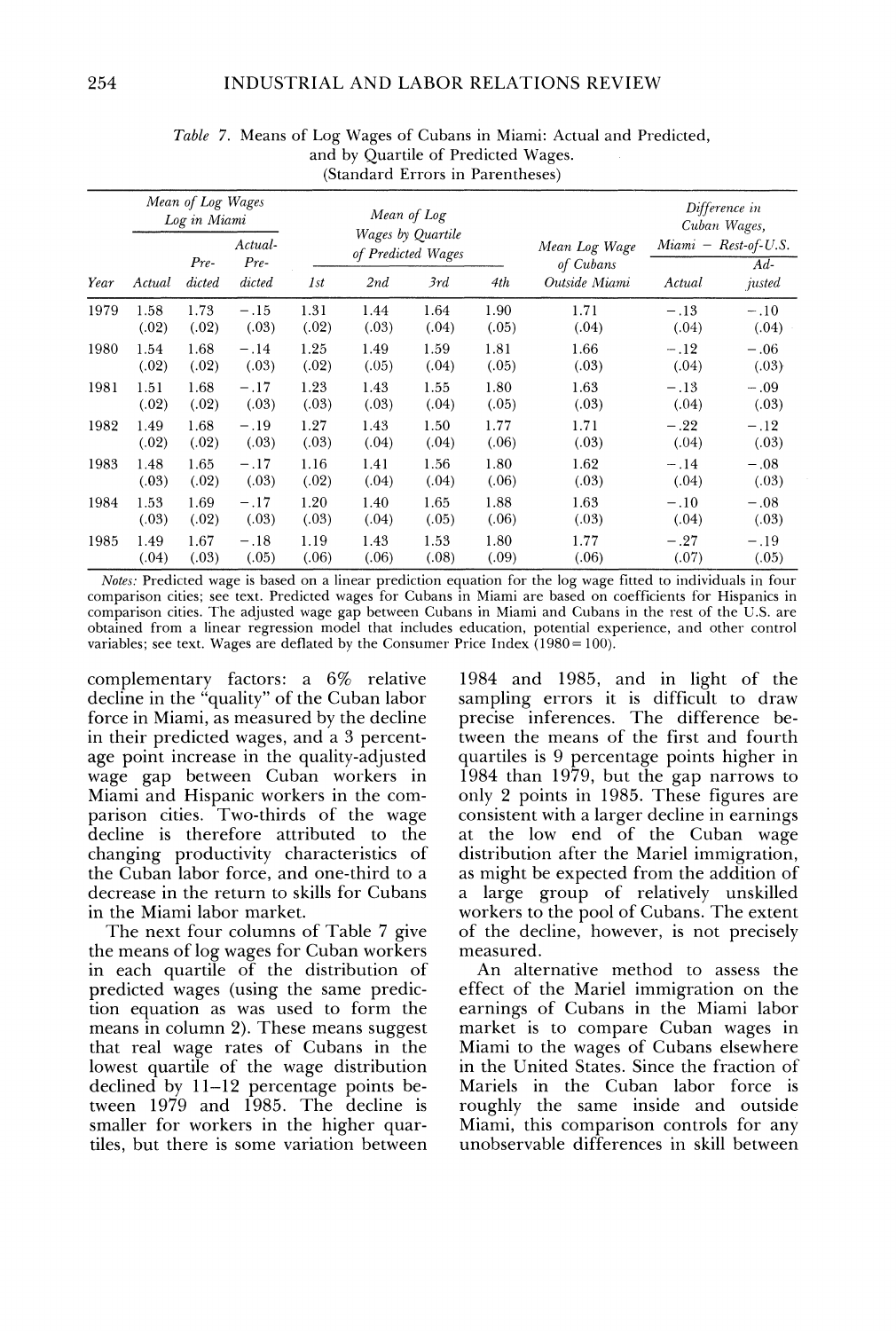the Mariels and other Cubans (due to language ability, for example).<sup>11</sup> The ninth and tenth columns of Table 7 contain estimates of the wage differential for Cubans in Miami relative to those elsewhere in the country, both unadiusted and adjusted for education, gender, part-time status, private sector/public sector employment, marital status (interacted with gender), and potential experience.

The earnings differentials computed in this way are roughly constant between 1979 and 1984. The 1982 unadjusted wage differential is 10 percentage points larger than earlier or later ones, but the regression-adjusted differential is not significantly different from any of the other differentials. The 1985 data also indicate a slightly higher Cuban wage rate outside Miami. In any case, a comparison of Cuban wages inside and outside the Miami labor market shows no evidence of a widening gap in the years immediately following the Mariel immigration. On the assumption that the Mariel influx had no effect on the wage rates of other Cubans *outside* Miami, this finding suggests that the observed downturn in Cuban wages in Miami can be attributed solely to the "dilution" of the Cuban labor force with less-skilled Mariel workers.

#### Interpretation of the Findings

The data in Table 3-7 point to two conclusions. First, the Mariel immigration had essentially no effect on the wages or employment outcomes of non-Cuban workers in the Miami labor market. Second, and perhaps even more surprising, the Mariel immigration had no strong effect on the wages of other Cubans. The observed decline in average Cuban wage rates in Miami after 1980 is no larger than would be expected by simply adding the Mariel immigrants to the pool of Cuban workers, assuming that the Mariels earned about one-third less than other comparable Cubans (as the March 1985 data suggest). This conclusion is confirmed by a comparison of Cuban wage rates inside and outside Miami, which shows no relative change over the period.

These conclusions lead naturally to the question of how the Miami labor market was able to absorb a  $7\%$  increase in the labor force with no adverse effects. One possible answer is that the Mariels displaced other immigrants and natives who would have moved to Miami in the early 1980s had the Boatlift not occurred. Some evidence on this hypothesis is provided by comparing population growth rates in Miami to those in other Florida cities. From 1970 to 1980, the Miami population grew at an annual rate of  $2.5\%$  per year while the population of the rest of Florida grew at a rate of 3.9%. After April 1, 1980, the growth rate in Miami slowed to  $1.4\%$  per year while that in the rest of the state decreased to  $3.4\%$ .<sup>12</sup> The greater slowdown in Miami suggests that the Boatlift may have actually held back long-run population growth in Miami. In fact, the population of Dade county in 1986 was about equal to the pre-Boatlift projection of the University of Florida Bureau of Economic and Business Research under their "low population growth" scenario (see Florida Statistical Abstract 1981. Table 1.24).

Nevertheless, data from the March 1985 Current Population Survey suggest that Miami continued to attract new foreignborn immigrants after 1980. A total of 2.7% of all non-Cuban immigrants who arrived in the United States after March 1980 were living in Miami in March 1985. At the time of the 1980 Census, however, only 1.8% of all non-Cuban immigrants in the United States lived in Miami. Thus, Miami attracted "more than its share" of new non-Cuban immigrants to the country in the five-year period after the Mariel immigration. The implication is that the slowdown in the rate of growth of the

<sup>&</sup>lt;sup>11</sup> This proposition is strictly true only if the unobservable differences have a constant proportional effect on all Mariels, independent of the level of observed skills or location choice.

<sup>&</sup>lt;sup>12</sup> These figures are obtained from U.S. Department of Commerce (1971, Table 32, and 1988, Table  $1$ ).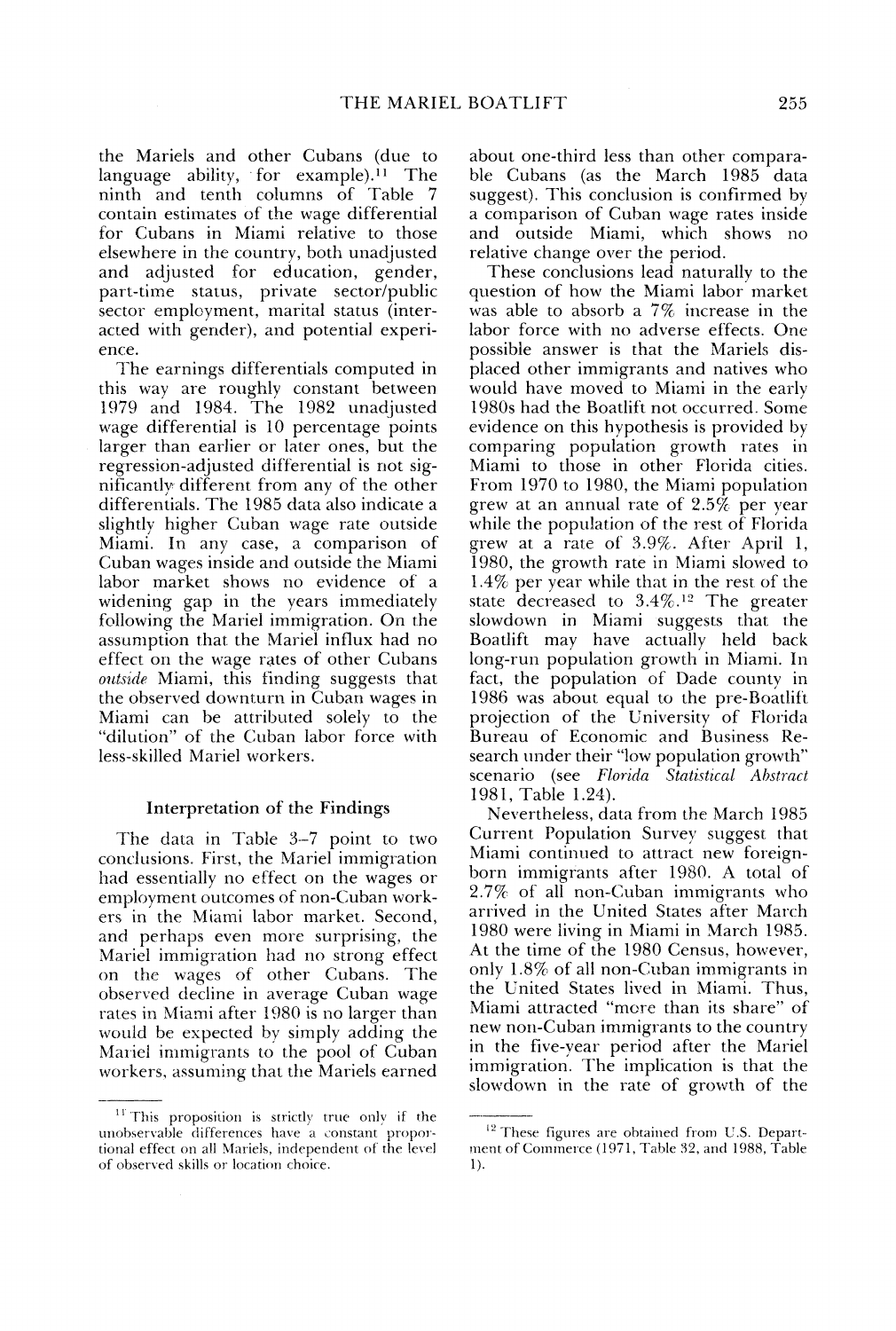Miami SMSA after June 1980 occurred because of a change in the net migration rate of natives and older cohorts of immigrants, rather than because of a change in the inflow rate of new immigrants. This finding is consistent with the pattern of domestic migration between 1970 and 1980 identified by Filer (1988), who found a strong negative correlation across SMSAs between the net inmigration rate of natives and the inmigration rate of immigrants.

A second explanation for the rapid absorption of the Marie1 immigrants is the growth of industries that utilize relatively unskilled labor. Altonji and Card's (1989) tabulations from the 1970 and 1980 Censuses indicate that a small set of industries employ a large fraction of immigrants, and that these industries expanded more rapidly between 1970 and 1980 in cities with large immigrant populations than in other cities. The immigrantintensive industries identified in their analysis are apparel and textiles, agriculture, furniture, private household services, hotels and motels, eating and drinking establishments, and business services. These are relatively low-wage industries that employ large numbers of semi-skilled operatives and laborers.

A comparison of the industry distributions of employment in Miami and the entire country before and after the Mariel Boatlift shows little change in the relative importance of immigrant-intensive industries in Miami.]? Nevertheless, these tabulations suggest that the industry distribution in Miami in the late 1970s was well suited to handle an influx of unskilled immigrants. Textile and apparel industries were particularly prominent in Miami, with 5.5% of total employment in these industries as compared to only  $2.3\%$ nationwide. Seventy-five percent of workers in textiles and apparel and 45% of workers in other manufacturing industries

were Cubans. Although employment in immigrant-intensive industries did not expand after the Boatlift, and the Cuban share of employment in these industries was relatively stable, the Mariels may have simply replaced earlier cohorts of Cuban immigrants as the latter moved to more desirable jobs.

#### Conclusions

The experiences of the Miami labor market in the aftermath of the Mariel Boatlift provide a natural experiment with which to evaluate the effect of unskilled immigration on the labor market opportunities of native workers. The Mariel immigrants increased the labor force of the Miami metropolitan area by *7%.*  Because most of these immigrants were relatively unskilled, the proportional increase in labor supply to less-skilled occupations and industries was much greater.

Yet, this study shows that the influx of Mariel immigrants had virtually no effect on the wage rates of less-skilled non-Cuban workers. Similarly, there is no evidence of an increase in unemployment among less-skilled blacks or other non-Cuban workers. Rather, the data analysis suggests a remarkably rapid absorption of the Mariel immigrants into the Miami labor force, with negligible effects on other groups. Even among the Cuban population there is no indication that wages or unemployment rates of earlier immigrants were substantially affected by the arrival of the Mariels.

Despite the clear-cut nature of these findings, some caution is required in their interpretation, since the Miami labor market is far from typical of other local labor markets in the United States. Although the arrival of some 60,000 refugees in only a six-month period occasioned problems for the Mariel immigrants, in many respects Miami was better prepared to receive them than any other city. In the two decades before the Mariel Boatlift Miami had absorbed a continuing flow of Cubans, and in the years since the Boatlift it has continued to receive large numbers

 $13$  These tabulations are reported in Card (1989, Table 9). Pre-Boatlift data are based on the 1979 and 1980 March Current Population Surveys. Post-Boatlift data are based on the March 1984 and March 1985 CPS.